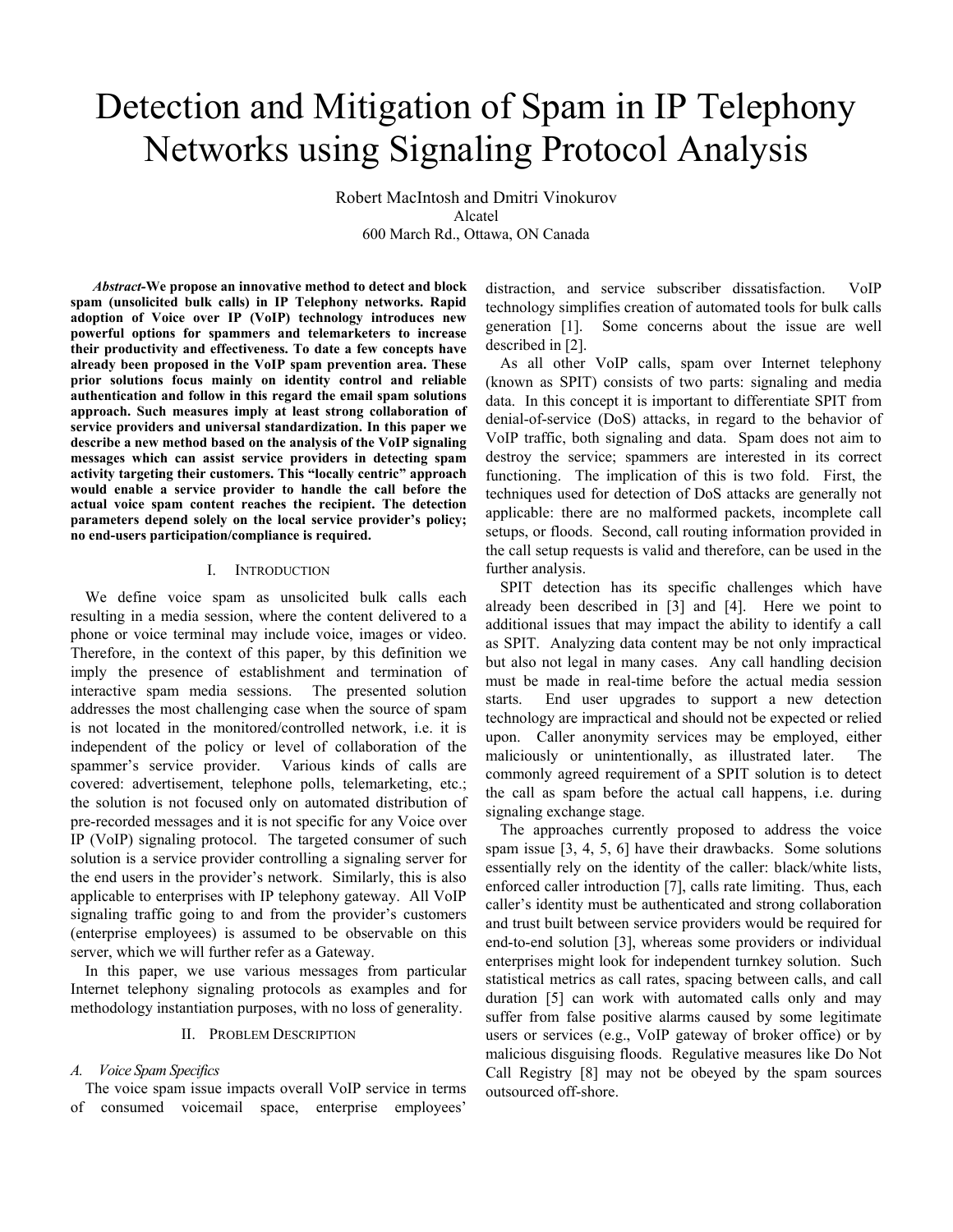# *B. Anonymity*

VoIP technology provides freedom for using aliases and anonymity services. The incoming calls can be anonymous in that fact that the recipient is unable to determine the actual caller. This does not mean that the call recipient cannot authenticate the direct calling party; Figure 1 below illustrates possible scenarios when this would be possible.

We consider the scheme based on the Session Initiation Protocol [9] (SIP) as an example to consider which parameters might be included in signaling messages when they reach the recipients of SPIT. The spammer must have registered on Proxy1 his current location under some publicly routable name that we denote as spammer's Registered Location (sRL). Proxy2 belongs to the service provider looking for SPIT solution or could be an enterprise Gateway. GW1 and GW2 are signaling gateways between IP domain and SS7 signaling network. There are few ways to achieve anonymity of the caller for the callee. The spammer can use SIP B2BUA as network privacy service as described in [10]; in this case SPIT would use path 1-2 as in the Figure 1. Also, the spammer can anonymize the *From*: header field value but the correct value of sRL would be set for the *Contact*: header field by Proxy1. This path is identified as 3-4. However, the sRL value could be varied by re-registration of the spammer on the Proxy1. Another way to hide the identity would be to use local proxy and to route the calls' signaling through SS7 network via GW1, and then reach IP enabled recipients with the help of GW2. Ref. [11] defines the mapping between ISUP and SIP signaling that takes place at signaling gateways. The Calling Party's Number (CIN) parameter will be omitted by GW1 from the outbound Initial Address Message (IAM) if the value of *From:* field of SIP INVITE is unusable (e.g., distorted or characters are national-specific). On the GW2, if the CIN in IAM is omitted, the hostname of the GW2 as *sip:gw.carrier.com* (or something else according to the local policy) will be used in the *From:* header. The path of call setup request for this type of scenario would be 3-6-7-8 or 5-6- 7-8. Below are the characteristics of the marked key points of the scheme considered in the Figure 1:



Figure 1. Anonymity in SIP Centrex model.

- 1: Regular header fields
- 2: No CallerID, *Contact:* B2BUA
- 3: *From*: random alias
- 4: *Contact*: session counterpart (sRL)
- 5: *From*: anonymized or non-displayable
- 6: Same as 5
- 7: No CIN
- 8: No CallerID, *From*: GW2, *Contact:* GW2

Thus, the call may be anonymous for the recipient but signaling routing data observable on Proxy2 can point either to anonymizer A, signaling gateway GW2 or media session party.

III. SPIT SCENARIOS AND IMPLICATIONS FOR SIGNALING

The idea of spam detection we propose is based on three main constituents. First, the observable signaling routing data of the voice spam are valid and may point either to anonymizer, gateway or spammer. Second, spam calls are unidirectional: spammer initiates the calls to the targeted network, but nobody initiates calls to him. Third, spam calls termination behavior is statistically consistent, i.e. these calls are terminated mostly by the same conversation party. Who exactly that party is, recipient or originator depends on the voice spam distribution scenario, possible variants of which we consider below. The statistics we consider are calculated per SPIT source over the number of calls made from this source to the recipients in the monitored network. Besides, SPIT also has the forth distinction: the spammer does not call the same recipient again for some period of time. However, in order to exploit this to the favor of SPIT detection, each call's time and destination must be kept for further analysis, which makes such approach heavy.

# *A. Persistent telemarketer*

The voice spam calls are initiated by the operator who almost never terminates the conversation before the recipient does so first. This could be the case by few reasons. For instance, the caller may be persistent in his offer to recipients hoping to achieve positive results in every call or the calling operator may be not allowed to end the conversation first following the job professional code. Telephone polls are in this category. Thus, for this particular SPIT source, statistically call setup requests go from the spammer to recipients, whereas termination requests flow from recipients to the spammer.

#### *B. Time-conscious spammer*

The difference from the previous scenario A is that telemarketer of this type tries to cover as many recipients as possible and consistently hangs up as soon as he figures out from the conversation that his offer is unlikely going to be accepted, which is by far the most likely case. As a result, for this SPIT source, statistically both call setup and termination requests go the same direction from the spammer to recipients.

# *C. Prerecorded message*

SPIT is being distributed by an automated calling engine as a played message. In this case, the person picking up the phone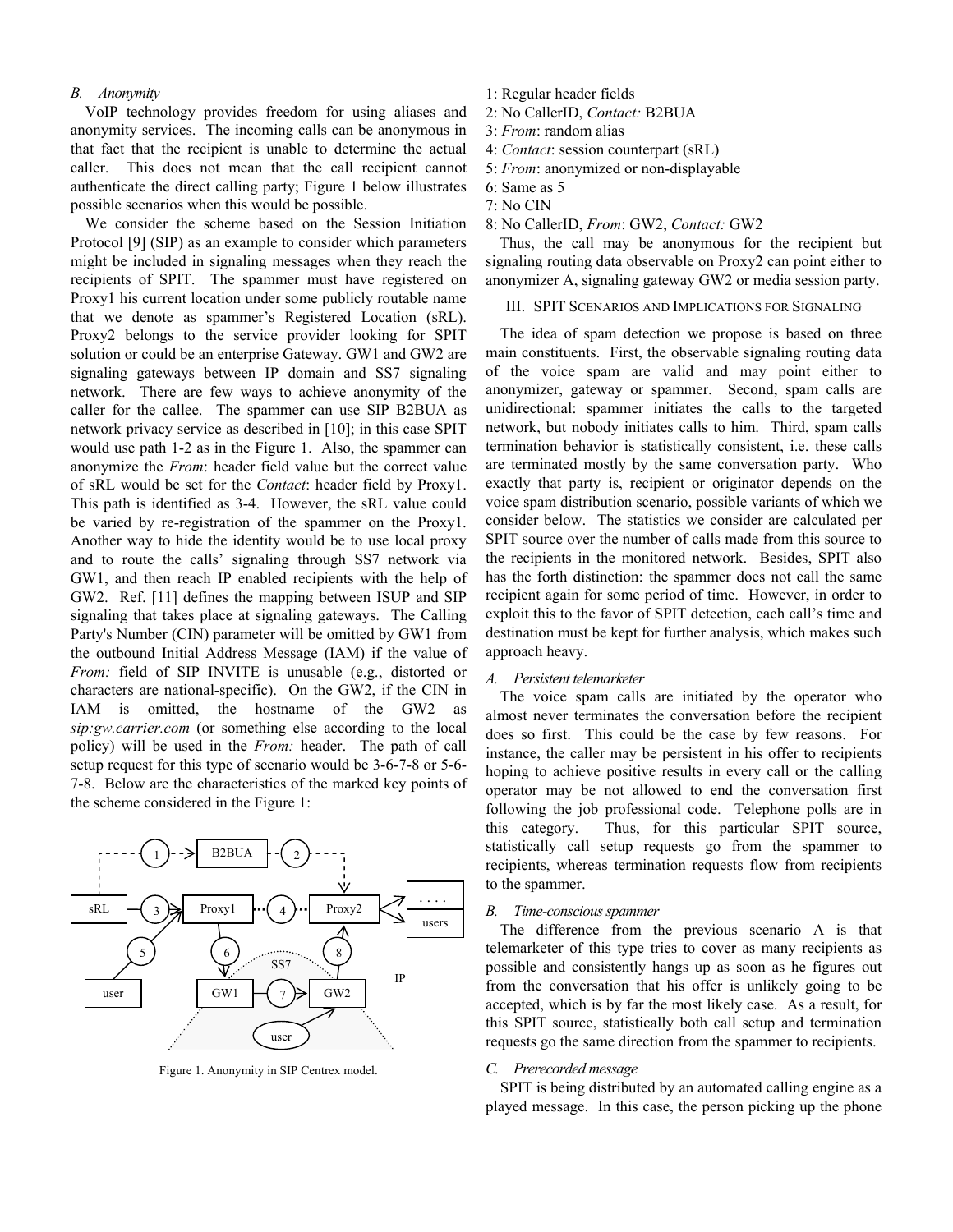is the one who almost always terminates the call at the stage of playing the message, sooner or later after the message starts. The exception is the small percentage of calls when the recipient follows the dialing instructions that might be in the spam message and gets connected to the operator. After this happens, these calls may fall into category A or B where A is the most likely behavior. Thus, overall for this SPIT source, statistically call setup and termination requests go the same ways as in scenario A.

### *D. Message deposited to the voice mailbox*

Spam call can meet the "busy" or "no answer" conditions on the recipient side. Further spammer's action depends on his policy: he can either leave the message or terminate the session as soon as presence of voice mailbox is detected. In either case, both setup and termination requests go from the spammer to the recipient's side. It is very important to distinguish between regular call and voice mail deposit and count these types of events separately. Otherwise the call termination statistical pattern for scenarios A and C would be mangled as a result of the mix, while the mere fact of many calls made from certain location by itself may not be a sufficient sign of spam.

There is a way to detect voice mail events on the Gateway based on signaling. For instance, SIP signaling for voice message deposit is described in [12]. Proxy2 can recognize the INVITE messages generated and sent towards recipient's voice mail system. Each of these messages has *Contact:* header field set to its value from the original INVITE sent by the caller to the Gateway. This allows to correlate the calls' originator and the number of voice messages this caller has deposited.

#### *E. Calls set by third party*

SPIT calls as well as other VoIP calls could be initiated by the third party, when *X* sends some signaling messages to *Y* and sets a media session between Y and Z. X here could be a zombie network element (PC, server, router, etc.), Y is a recipient, and Z is a source of spam media – either telemarketer or media server with prerecorded message played. X should be considered as a spam originator. In SIP, this functionality could be provided by REFER method [13] if it is supported by the recipient's terminal. This is depicted in the Figure 2.



Figure 2. SPIT originated from the different location over SIP.

## IV. STATISTICS FOR SIGNALING

Every VoIP signaling protocol has its specific session setup and termination requests. For SIP, these are INVITE and BYE respectively; for H.323 standard [14] and its component H.225.0 [15], these are *Setup* and *ReleaseComplete* messages.

### *A. Detection statistics*

The idea is to monitor the VoIP signaling traffic on the recipients' access domain Gateway. As we said before, we target the problem of "external" spammer only, assuming that preventing spam outgoing from the controlled local network is an easier task. For each "external" identity *X* observed in the signaling routing data, we maintain four counters for the number of times call setup and call termination requests passed out and into the access domain, i.e. made *to X* and received *from X* within a certain time window:  $ST_X^{to}$ ,  $TR_X^{to}$ ,  $ST_X^{from}$ ,  $TR<sub>X</sub>$ <sup>from</sup>. Since the requests are considered a priori as independent events, these counters effectively are sums of independent binomial variables, and the normalized sums of these variables can be approximated by the Normal Distribution, as follows from the Central Limit Theorem [16]. In the simplest case, when every call that *X* participates in can be initiated (terminated) by *X* with the expected probability  $\frac{1}{2}$ , the basic statistics look like

$$
S = (ST_X^{\text{ from}} - \frac{1}{2}ST_X) / (\frac{1}{4}ST_X)^{1/2} \sim N(0,1),
$$
  
\n
$$
T = (TR_X^{\text{ from}} - \frac{1}{2}TR_X) / (\frac{1}{4}TR_X)^{1/2} \sim N(0,1),
$$
 (1)

where  $ST_X = ST_X^{to} + ST_X^{from}$ ,  $TR_X = TR_X^{to} + TR_X^{from}$ . Simple transformations lead (1) and (2) to

$$
S = (ST_X^{from} - ST_X^{to})/(ST_X^{from} + ST_X^{to})^{1/2} \sim N(0,1),
$$
  
\n
$$
T = (TR_X^{from} - TR_X^{to})/(TR_X^{from} + TR_X^{to})^{1/2} \sim N(0,1).
$$
 (3)

Thus, simultaneous deviation of those counters from their assumed probabilistic averages for expected signaling traffic patterns can indicate spamming activity coming from a particular location *X*. Less probable the deviation is, more likely SPIT activity presents in the traffic. The probability of deviation can be calculated based on the quantiles of the Normal Distribution [16]. The values that should be monitored are *S* and |*T*|, since terminations prevailing in any direction would indicate spam, as follows from the scenarios description. For instance, if overall reliability of detection is set to 0.9999, *S* should exceed 2.33 and |*T*| should exceed 2.58 at the same time. Practically, this means that if at least *n* out of *N* counted calls made from the location *X* are the ones that conform precisely one of described scenarios (A, B, C or D), *X* would be identified as a SPIT source. The examples of corresponding values of *n* and *N* are:

26 of 100 (26%), 58 of 500 (11.6%), 116 of 2000 (5.8%), 183 of 5000 (3.7%). (5)

In order to resolve the cases when calls with voice mail deposit (scenario D) might be mixed with scenario types A or C so that not to take into account these calls, additional parameter can be introduced. Denote by  $ST_{\text{M}X}^{\text{from}}$  the number